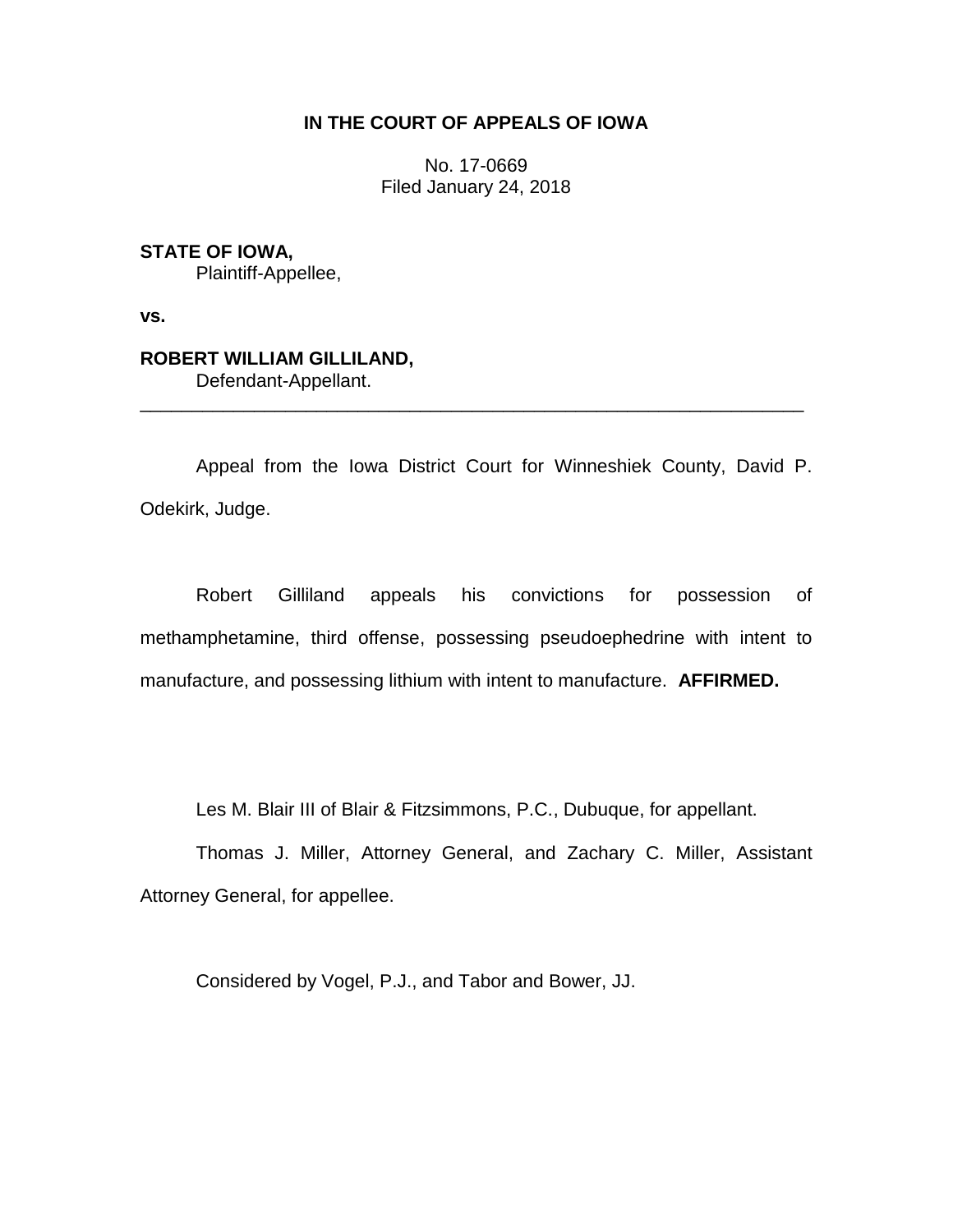## **BOWER, Judge.**

Robert Gilliland appeals his convictions for possession of methamphetamine, third offense, in violation of Iowa Code section 124.401(5) (2017); possessing pseudoephedrine with intent to manufacture, in violation of Iowa Code section 124.401(4)(b); and possessing lithium with intent to manufacture, in violation of Iowa Code section 124.401(4)(f). We find the district court did not abuse its discretion by sentencing Gilliland to five years in prison. We preserve Gilliland's claim of ineffective assistance of counsel for possible postconviction proceedings. We affirm Gilliland's convictions.

## **I. Background Facts and Procedures**

On April 2, 2016, the Decorah Police Department received a call about a suspicious purchase of a lye-based drain cleaner. After purchasing the lye, Gilliland and a woman he was with left the store and drove away in a blue van. A Decorah police officer responded to the call, located the van, and stopped it for equipment violations. The woman was driving the van, Gilliland sat in the passenger seat, and two young children sat in the back seats.

The woman was arrested for operating while intoxicated, and the officer decided to impound the van. The officer asked Gilliland to exit the vehicle. Gilliland appeared agitated, nervous, and shaky. He handed the officer a box of Claritin-D. The officer asked Gilliland to empty his pockets, but Gilliland refused. Gilliland reached inside his jacket and placed or moved something. The officer noted this, and Gilliland allowed the officer to remove the item. It was an M&M package with electrical tape along the bottom. Gilliland allowed the officer to pat him down. The officer did and found a metal tin, which he removed from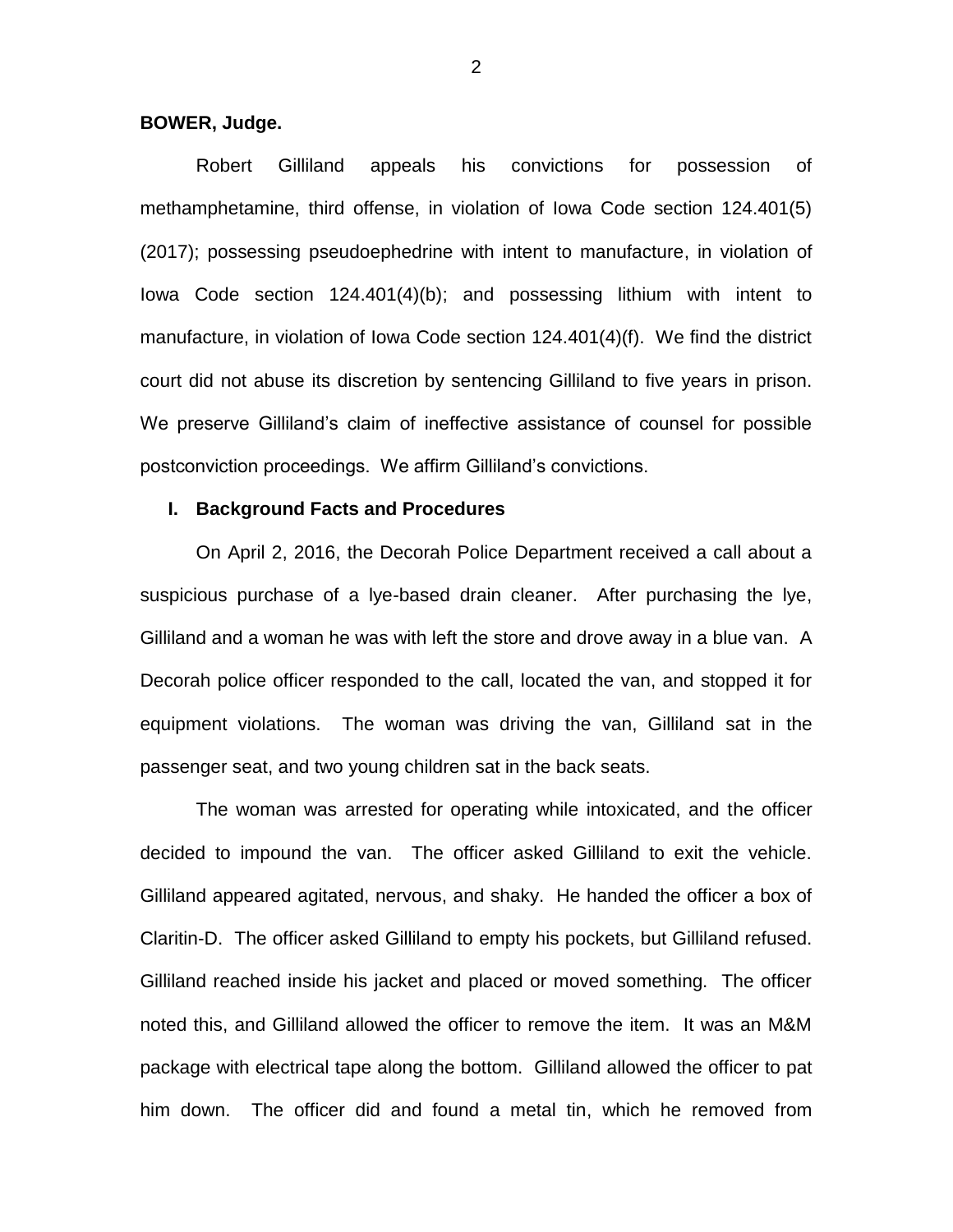Gilliland's pocket. Gilliland then revoked his consent to be searched. The officer placed Gilliland in handcuffs, and, found a key, a pocketknife, and several baggies containing white powder on Gilliland. When the metal tin was opened it contained white powder residue. Both substances were later confirmed to be methamphetamine.

Inside the van the officer found two bottles of lye-based drain cleaner, a package of pseudoephedrine, two packages of lithium batteries, and coffee filters with methamphetamine residue on them. Gilliland admitted he used methamphetamine and informed the officer he did not like to buy methamphetamine but preferred to make and use his own.

On February 21, 2017, Gilliland appeared and plead guilty to possessing methamphetamine, third offense, possessing pseudoephedrine with intent to manufacture, and possessing lithium with intent to manufacture. He requested probation in order to pursue substance-abuse treatment. On April 18, Gilliland was sentenced. The State argued for suspended concurrent five-year prison sentences with two to five years of probation. Gilliland made the same request.

The district court noted it had considered the plea agreement, the nature of the offense, Gilliland's age, prior criminal record, employment, family circumstances and "other matters outlined in the Presentence Investigation Report." Focusing on Gilliland's lengthy criminal record the district court sentenced him to five years in prison on each count to be served concurrently. Gilliland filed his appeal on April 26.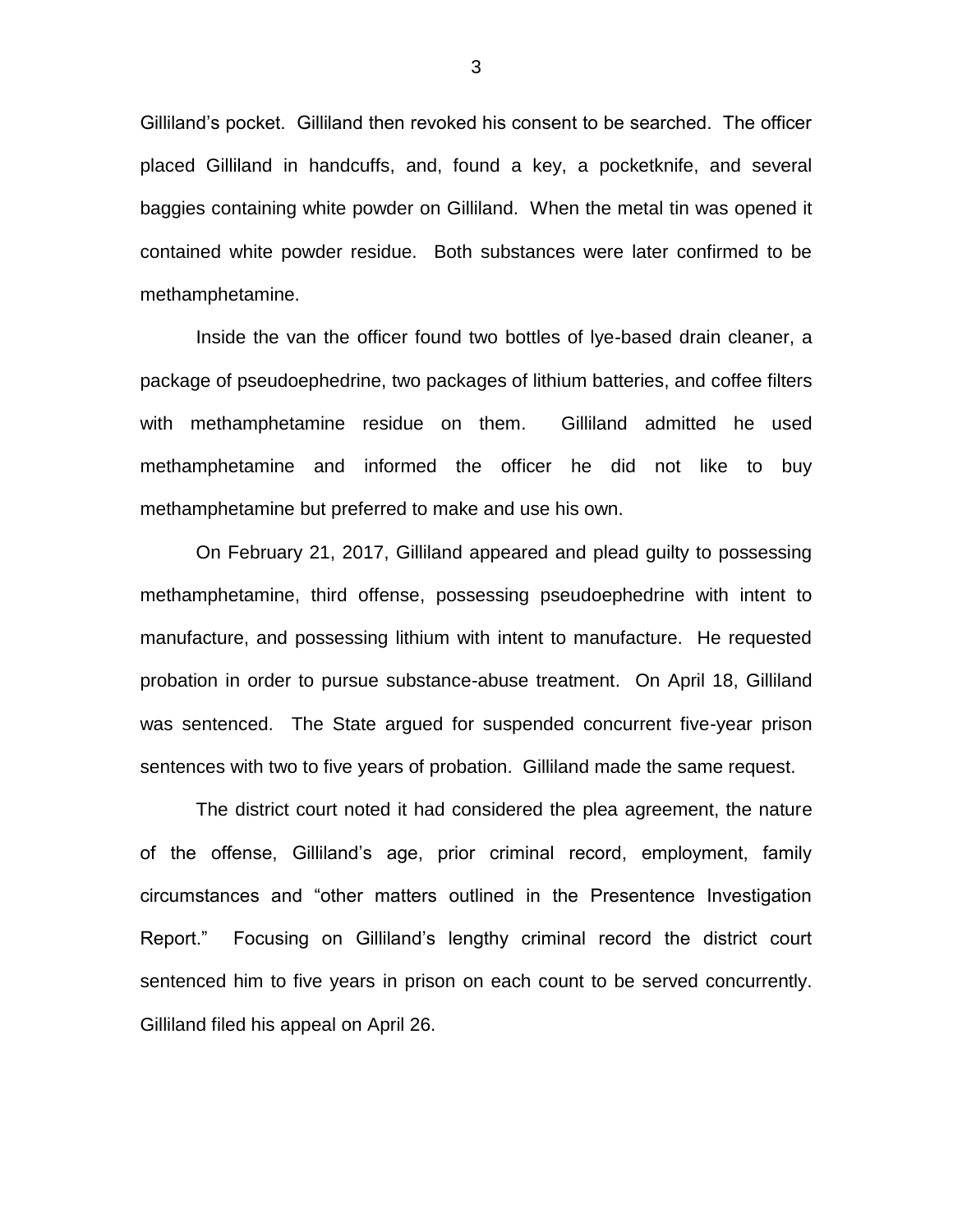## **II. Standard of Review**

If a sentence is within the statutory limits, we review a district court's sentencing decision for an abuse of discretion. *State v. Seats,* 865 N.W.2d 545, 552 (Iowa 2015). "Thus, our task on appeal is not to second-guess the decision made by the district court, but to determine if it was unreasonable or based on untenable grounds." *Id.* at 553. "In other words, the district court did not abuse its discretion if the evidence supports the sentence." *Id.* Claims of ineffective assistance of counsel are reviewed de novo. *Ledezma v. State*, 626 N.W.2d 134, 141 (Iowa 2001).

#### **III. Sentencing**

Gilliland claims the district court abused its discretion by sentencing him to prison instead of suspending his sentence and placing him on probation. Gilliland points out he will be less likely to receive substance-abuse treatment while incarcerated. He also points out he will be unable to be employed and will not be able to provide support to his two children or "pay back his debt to society." Gilliland additionally claims he should have been given probation and suspended sentences as he "was expressing a desire to make a substantial change in his life and address his need for substance abuse treatment."

The district court listed the specific and permissible considerations used to come to a sentencing decision, which we have set forth above. We find the district court gave adequate reasons to sentence Gilliland to prison. The district court's decision was based on reasonable and valid considerations, and we find no abuse of discretion. *See Seats*, 865 N.W.2d at 552.